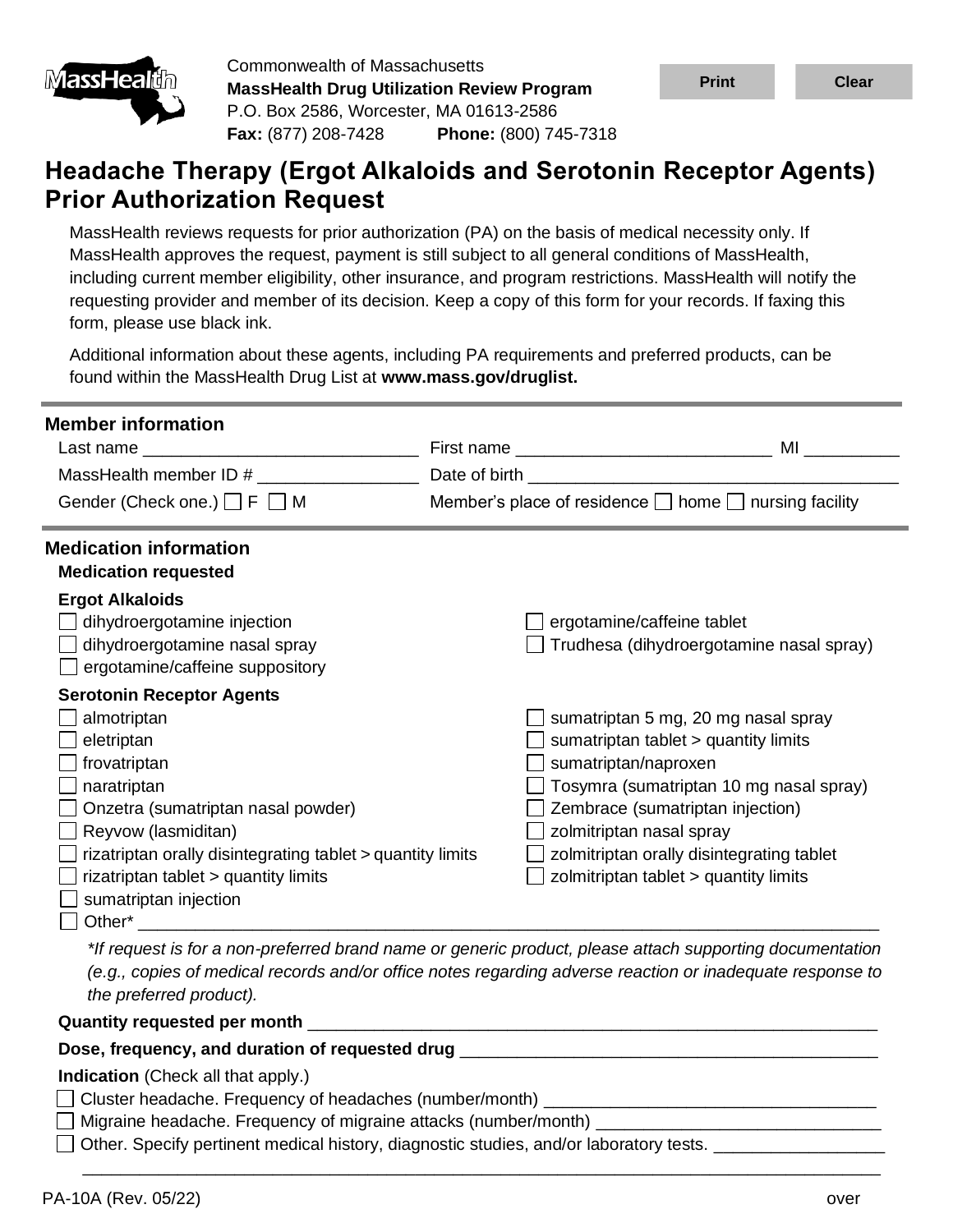|    | Section I.<br>Please complete for all serotonin receptor agent requests, excluding generic<br>rizatriptan orally disintegrating tablet, rizatriptan tablets, sumatriptan tablets and<br>zolmitriptan tablets. Please note, this section must be completed for brand name<br>Imitrex tablet, Maxalt MLT, Maxalt tablet, or Zomig tablet requests. |  |  |  |  |
|----|--------------------------------------------------------------------------------------------------------------------------------------------------------------------------------------------------------------------------------------------------------------------------------------------------------------------------------------------------|--|--|--|--|
|    | 1. Has the member tried sumatriptan tablets?<br>$\Box$ Yes. Please describe the outcome. $\Box$ Adverse reaction $\Box$ Inadequate response $\Box$ Other<br>Briefly describe the details of adverse reaction, inadequate response, or other.                                                                                                     |  |  |  |  |
|    | No. Explain why sumatriptan tablets are not appropriate for this member.                                                                                                                                                                                                                                                                         |  |  |  |  |
|    | 2. Has the member tried rizatriptan?<br>$\Box$ Yes. Please describe the outcome. $\Box$ Adverse reaction $\Box$ Inadequate response $\Box$ Other<br>Briefly describe the details of adverse reaction, inadequate response, or other.                                                                                                             |  |  |  |  |
|    | No. Explain why rizatriptan is not appropriate for this member.                                                                                                                                                                                                                                                                                  |  |  |  |  |
|    | 3. Has the member tried zolmitriptan tablets?<br>$\Box$ Yes. Please describe the outcome. $\Box$ Adverse reaction $\Box$ Inadequate response $\Box$ Other<br>Briefly describe the details of adverse reaction, inadequate response, or other.                                                                                                    |  |  |  |  |
|    | No. Explain why zolmitriptan tablets are not appropriate for this member.                                                                                                                                                                                                                                                                        |  |  |  |  |
|    | Please complete for all requests for quantities above quantity limits.<br><b>Section II.</b><br>1. Is the member under the care of a neurologist? $\Box$ Yes $\Box$ No<br>2. Is the member currently receiving prophylaxis?<br>$\Box$ Yes. Please specify.                                                                                       |  |  |  |  |
|    | Dose and frequency ___________<br>No. Explain why prophylaxis is not appropriate for this member.                                                                                                                                                                                                                                                |  |  |  |  |
| 1. | Section III. Please complete for requests for Onzetra, sumatriptan injection, sumatriptan 5 mg,<br>20 mg nasal spray, Tosymra, Zembrace, zolmitriptan nasal spray and zolmitriptan<br>orally disintegrating tablets.<br>Please describe medical necessity for the use of the requested dosage formulation over tablet formulation.               |  |  |  |  |
| 2. | For Tosymra requests, has the member had a trial with zolmitriptan or sumatriptan 5 mg, 20 mg nasal<br>spray?<br>$\Box$ Yes. Please describe the outcome. $\Box$ Adverse reaction $\Box$ Inadequate response $\Box$ Other<br>Briefly describe the details of adverse reaction, inadequate response, or other.                                    |  |  |  |  |
|    | No. Explain why zolmitriptan or sumatriptan 5 mg, 20 mg nasal spray is not appropriate for this member.                                                                                                                                                                                                                                          |  |  |  |  |
|    | 3. For Zembrace requests, has the member had a trial with sumatriptan injection?<br>Yes. Please describe the outcome. $\Box$ Adverse reaction $\Box$ Inadequate response $\Box$ Other<br>Briefly describe the details of adverse reaction, inadequate response, or other.                                                                        |  |  |  |  |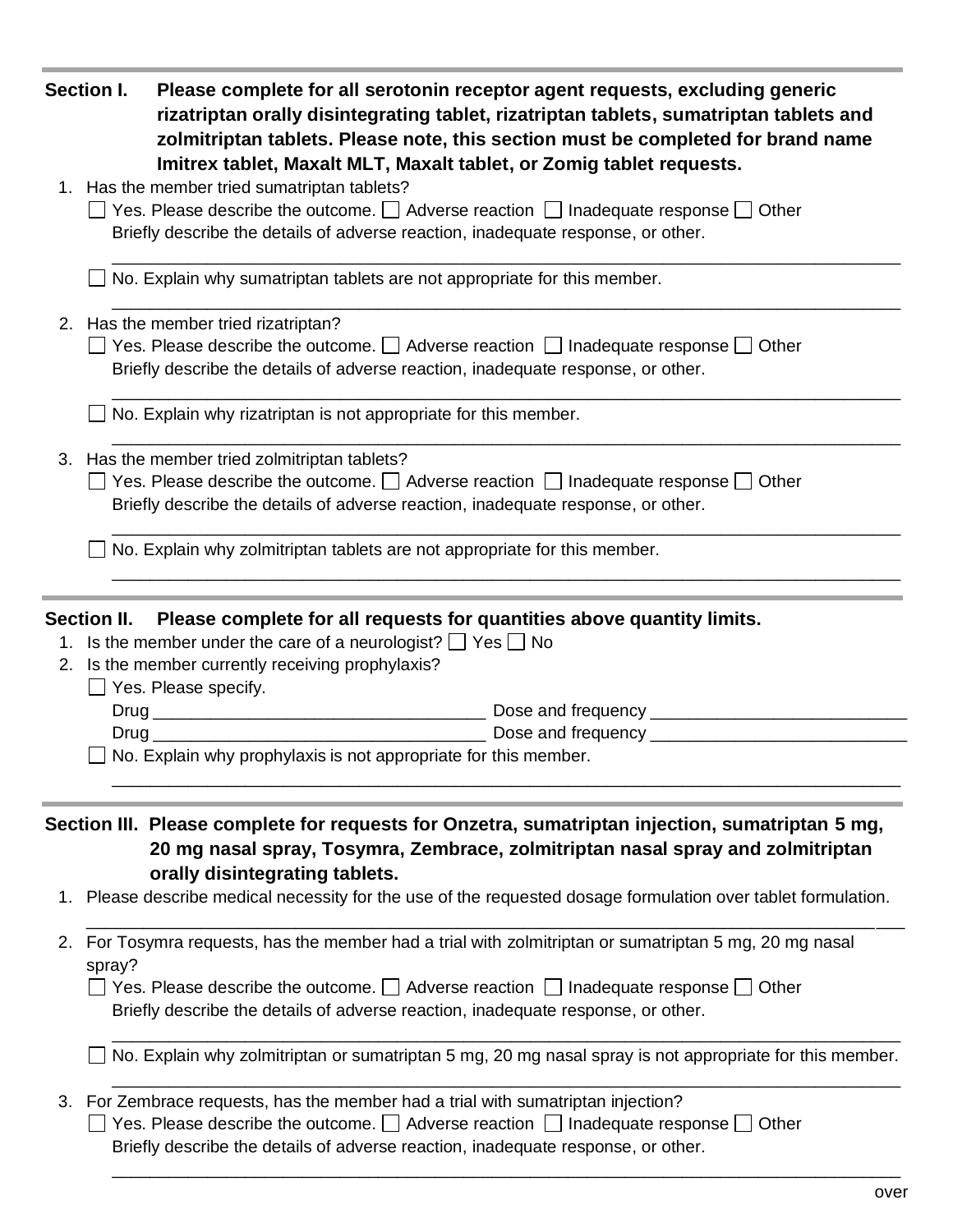## **Section IV. Please complete for requests for sumatriptan/naproxen.**

Please describe clinical rationale for the use of the fixed-dose combination (sumatriptan/naproxen) over the individual components.

\_\_\_\_\_\_\_\_\_\_\_\_\_\_\_\_\_\_\_\_\_\_\_\_\_\_\_\_\_\_\_\_\_\_\_\_\_\_\_\_\_\_\_\_\_\_\_\_\_\_\_\_\_\_\_\_\_\_\_\_\_\_\_\_\_\_\_\_\_\_\_\_\_\_\_\_\_\_\_\_\_\_\_\_\_\_

\_\_\_\_\_\_\_\_\_\_\_\_\_\_\_\_\_\_\_\_\_\_\_\_\_\_\_\_\_\_\_\_\_\_\_\_\_\_\_\_\_\_\_\_\_\_\_\_\_\_\_\_\_\_\_\_\_\_\_\_\_\_\_\_\_\_\_\_\_\_\_\_\_\_\_\_\_\_\_\_\_\_\_

|    | Section V. Please complete for requests for Reyvow.                                                                                                                                          |  |  |  |  |  |
|----|----------------------------------------------------------------------------------------------------------------------------------------------------------------------------------------------|--|--|--|--|--|
|    | 1. Is the member under the care of a neurologist? $\Box$ Yes $\Box$ No                                                                                                                       |  |  |  |  |  |
|    | 2. Has the member had a trial with two different triptan agents?                                                                                                                             |  |  |  |  |  |
|    | $\Box$ Yes. Please describe the drug names and outcomes.                                                                                                                                     |  |  |  |  |  |
|    | Adverse reaction   Inadequate response                                                                                                                                                       |  |  |  |  |  |
|    | Briefly describe the details of adverse reaction or inadequate response.                                                                                                                     |  |  |  |  |  |
|    | Adverse reaction   Inadequate response<br>Drug name ___                                                                                                                                      |  |  |  |  |  |
|    | Briefly describe the details of adverse reaction or inadequate response.                                                                                                                     |  |  |  |  |  |
|    | No. Explain why triptan agents are not appropriate for this member.                                                                                                                          |  |  |  |  |  |
|    | Section VI. Please complete for dihydroergotamine nasal spray and Trudhesa requests.                                                                                                         |  |  |  |  |  |
|    | 1. Has the member tried intranasal sumatriptan?                                                                                                                                              |  |  |  |  |  |
|    | Yes. Please describe the outcome. $\Box$ Adverse reaction $\Box$ Inadequate response $\Box$ Other                                                                                            |  |  |  |  |  |
|    | Briefly describe the details of adverse reaction, inadequate response, or other.                                                                                                             |  |  |  |  |  |
|    | No. Explain why intranasal sumatriptan is not appropriate in this member.                                                                                                                    |  |  |  |  |  |
|    | 2. Has the member tried intranasal zolmitriptan?                                                                                                                                             |  |  |  |  |  |
|    | $\Box$ Yes. Please describe the outcome. $\Box$ Adverse reaction $\Box$ Inadequate response $\Box$ Other<br>Briefly describe the details of adverse reaction, inadequate response, or other. |  |  |  |  |  |
|    | No. Explain why intranasal zolmitriptan is not appropriate in this member.                                                                                                                   |  |  |  |  |  |
|    | Section VII. Please complete for ergotamine/caffeine tablet requests.                                                                                                                        |  |  |  |  |  |
|    | 1. Has the member tried sumatriptan tablets?                                                                                                                                                 |  |  |  |  |  |
|    | Yes. Please describe the outcome. $\Box$ Adverse reaction $\Box$ Inadequate response $\Box$ Other                                                                                            |  |  |  |  |  |
|    | Briefly describe the details of adverse reaction, inadequate response, or other.                                                                                                             |  |  |  |  |  |
|    | No. Explain why sumatriptan tablets are not appropriate in this member.                                                                                                                      |  |  |  |  |  |
| 2. | Has the member tried rizatriptan?                                                                                                                                                            |  |  |  |  |  |
|    | $\Box$ Yes. Please describe the outcome. $\Box$ Adverse reaction $\Box$ Inadequate response $\Box$ Other<br>Briefly describe the details of adverse reaction, inadequate response, or other. |  |  |  |  |  |
|    | No. Explain why rizatriptan is not appropriate in this member.                                                                                                                               |  |  |  |  |  |